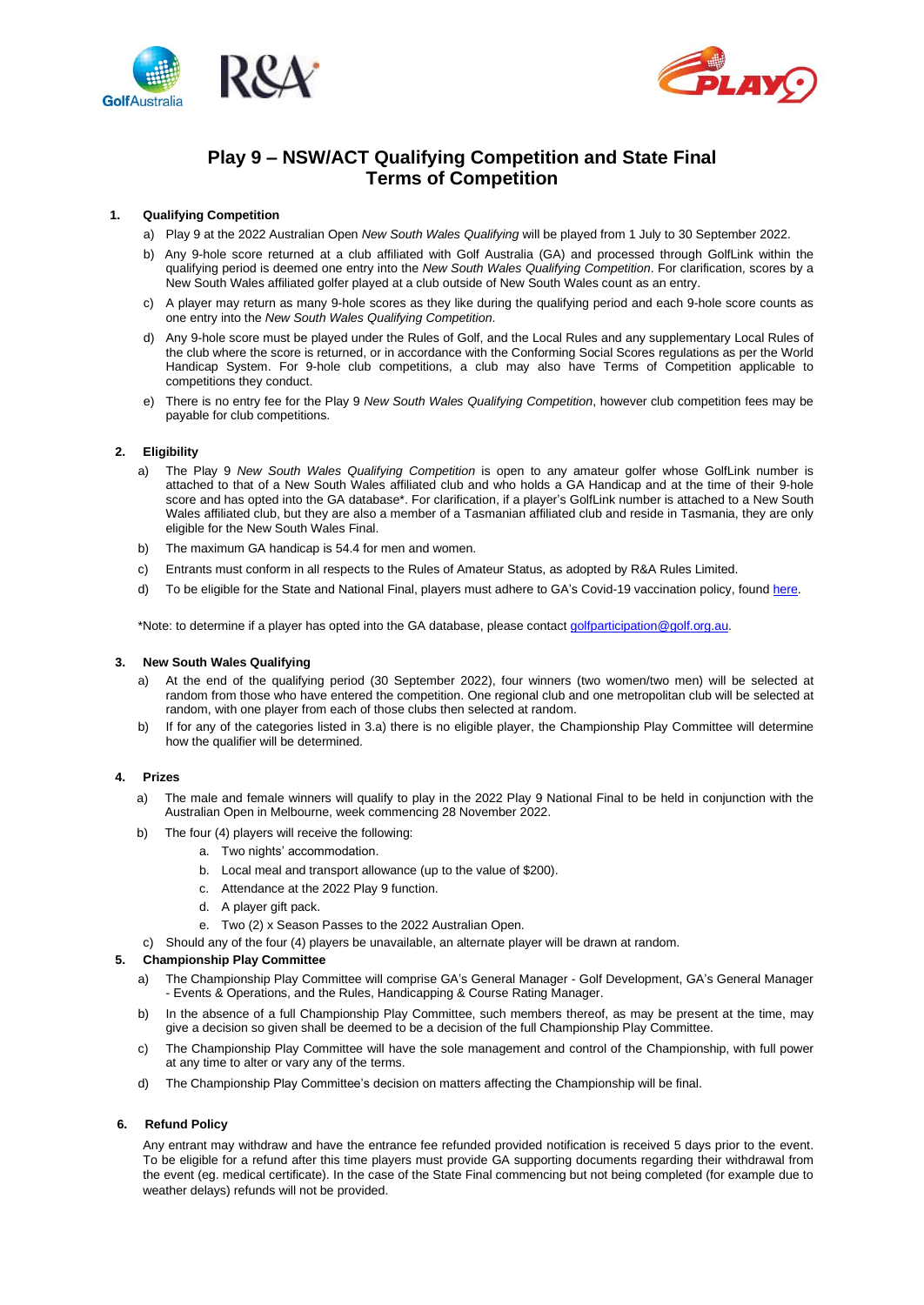



# **7. Rules of Golf**

The Rules of Golf, as adopted by R&A Rules Limited, will apply, together with any additional Local Rules as drawn up by the Championship Play Committee.

## **8. Distance Measuring Devices**

A player may obtain distance information by use of a distance-measuring device. If, during a stipulated round, a player uses a distance-measuring device to gauge or measure other conditions that might affect their play (e.g. elevation changes, wind speed, etc.), the player is in breach of Rule 4.3.

## **9. Motorised Transport**

- A player or a caddie will only be permitted to ride on motorised transportation in circumstances expressly described in (a) or (b) or (c) below.
- (a) When authorised (or later approved) by the committee in charge of the competition due to circumstances that arise during the playing of a round. For example, a player who is about to play (or who has just played) under penalty of stroke and distance, and their caddie, is automatically authorised to ride on motorised transportation.
- (b) When approved by Golf Australia as a person who currently requires the use of motorised transportation in order to participate in the game of golf. To be considered for approval, the player or caddie must provide to Golf Australia written advice from a medical practitioner, or a physiotherapist, or a chiropractor, or an osteopath, or the like, stating they currently require the use of motorised transportation to participate in the game of golf. The advice must be emailed t[o golfoperations@golf.org.au](mailto:golfoperations@golf.org.au) before the event's commencement. The advice from the health professional must specify the period of time that use of the motorised transportation is required (i.e., 1 week, 1 month, 1 year, or indefinitely). When an exemption is granted, the use of motorised transportation must solely serve the purpose of transportation.
- (c) Any player or caddie aged 75 years or over is permitted to use motorised transportation without needing to apply to Golf Australia for approval.

## **10. Anti-Doping Policy**

The GA anti-doping policy applies for this event. The GA anti-doping policy is the Australian National Anti-Doping Policy, effective from 1 January 2021, and can be found by [clicking here.](https://www.golf.org.au/competitionpolicies)

#### **11. Database of Competitors' Details**

The personal data contained in this entry is permanently retained by GA. This data may be utilised by GA or its sponsors for the distribution of correspondence, in both electronic and hard copy means. From time to time players may be sent entry forms, event literature, the GA e-newsletter, or marketing material by the sponsor(s) of GA events, or information about events conducted by GA approved bodies. Upon receipt by GA of a written request, a player may either have access to their details, or have their details deleted from the database. For further details, please refer to our privacy policy b[y clicking](https://www.golf.org.au/privacy-policy/) here.

### **12. Code of Conduct**

All entrants are bound by GA's Code of Conduct ("the Code"). A copy of the Code is available by [clicking here.](https://assets.ctfassets.net/3urhge2ecl20/40SKEhoS0SF0a3OfM1Qfgl/48333db9e79062de3b380902b397b698/00040015-source.pdf) Any breach of the Code may be recorded on the Central Register of the Code ("the Register"). The Register may be accessed (and published from time to time) by any State Association or GA for the purposes of administering Competitions or state championships, events, competitions, practice sessions or major activities conducted or sanctioned by a State Association, or any State Association or GA codes of conduct and/or other related matters.

# **13. Legal Policies (E.g. Match Fixing Policy)**

All entrants are bound to comply with all of GA's legal policies. These policies relate to the golfer's behaviour and the behaviour of their associates during the tournament. Any breach of these policies may result in the competitor being withdrawn from the competition and subject to investigation and disciplinary proceedings. It is the duty of the competitors and their associates to familiarise themselves with the relevant policies and ensure they comply. [Click here](https://assets.ctfassets.net/3urhge2ecl20/EW2qYQ64Ac1TxvkGnT6aL/11eb2e2ad18b9909b542cc8ebbf8fb91/00029860-source.pdf) to view GA's Legal Policies.

#### **14. Smoking & Consumption of Alcohol Policy**

Players and caddies are prohibited from smoking and consuming alcohol during a round. (Note: In addition to the more traditional forms of smoking, this policy is also considered to cover vaping and the like).

The following penalty structure applies for a breach of the above policy:

| o First breach:                               | Warning                |
|-----------------------------------------------|------------------------|
| o Second breach:                              | One-Stroke Penalty     |
| o Third breach:                               | <b>General Penalty</b> |
| o Fourth breach or any subsequent misconduct: | Disqualification       |